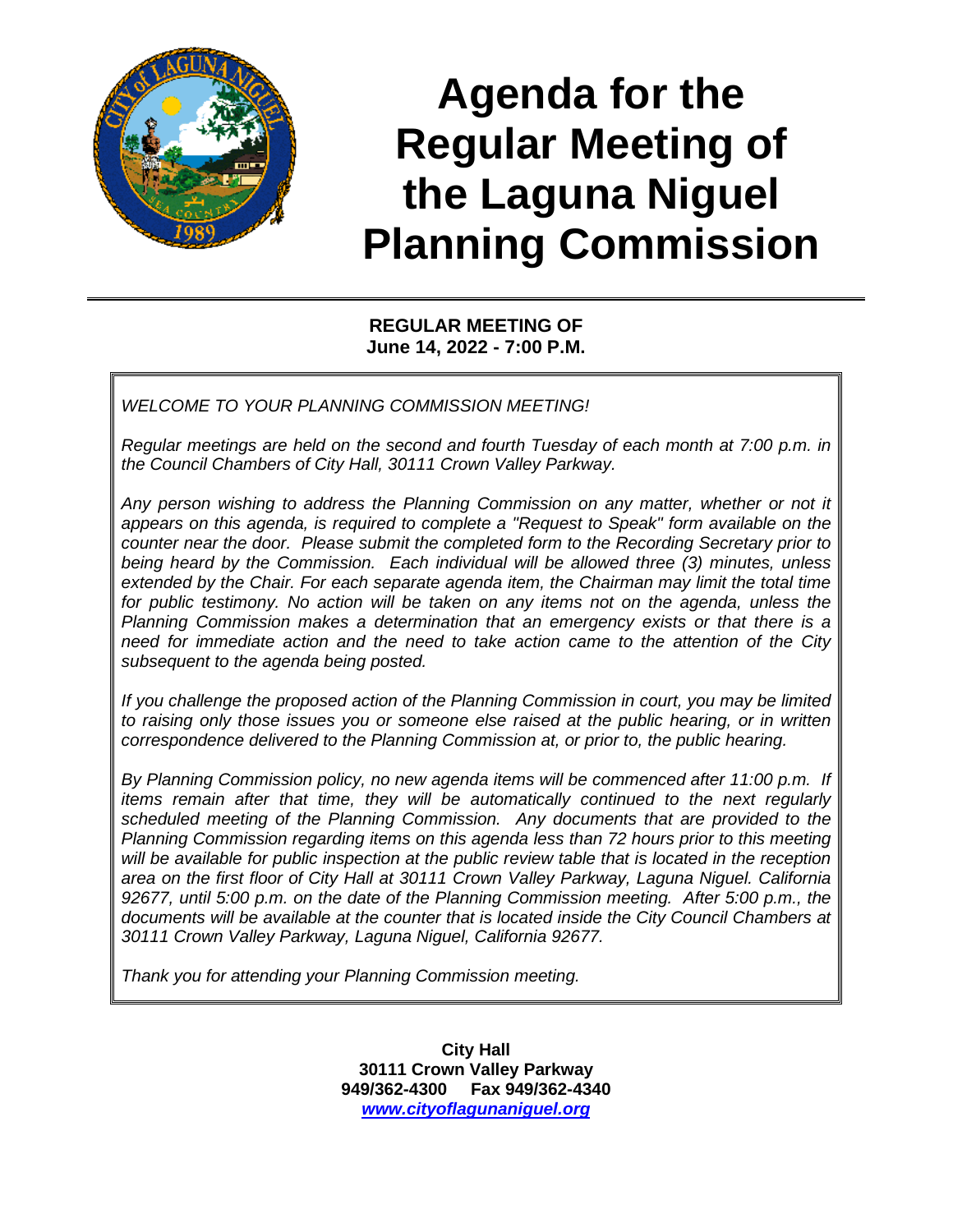# **CALL TO ORDER**

**ROLL CALL**

# **PLEDGE OF ALLEGIANCE**

# **[APPROVAL OF MINUTES FOR THE PLANNING COMMISSION MEETING OF MAY 24,](https://www.cityoflagunaniguel.org/DocumentCenter/View/22861/05-24-22-PC-Minutes---Draft)  [2022](https://www.cityoflagunaniguel.org/DocumentCenter/View/22861/05-24-22-PC-Minutes---Draft)**

#### **PUBLIC COMMUNICATIONS**

#### **NOTICED PUBLIC HEARING ITEMS**

- 1. **[Site Development Permit SDP 21-04 \(Forbes South Multifamily Residential\)](https://www.cityoflagunaniguel.org/DocumentCenter/View/22865/PC-Staff-Report---SDP-21-04-Forbes-South-Multifamily-Residential) – [PUBLIC HEARING](https://www.cityoflagunaniguel.org/DocumentCenter/View/22865/PC-Staff-Report---SDP-21-04-Forbes-South-Multifamily-Residential)** - A request to construct a high-density residential development, to include 309 apartment units (studios, one-bedroom, and two-bedroom). The 2.6-acre project site is comprised of three lots (27912, 27942, and 27972 Forbes Road) to be merged, generally south of Crown Valley Parkway and east of Forbes Road. The site is within the Mixed-Use (MU) Zone, Planning District H of the Laguna Niguel Gateway Specific Plan (LNGSP). As a part of the Site Development Permit, a density bonus is requested and "Alternative Development Standards" are proposed related to building massing, building type (characteristics and standards), street frontage setback (Forbes Road), parking, and signage.
	- **Recommended Action:** That the Planning Commission conduct the noticed public hearing, take public testimony, close the public hearing, and then adopt Resolution No. 22-08, approving Site Development Permit SDP 21-04 (Forbes South Multifamily Residential), subject to conditions.

**OTHER BUSINESS - NONE**

#### **REPORTS AND COMMENTS**

- **1. Planning Commission**
- **2. Director/Staff Reports**

#### **ADJOURNMENT**